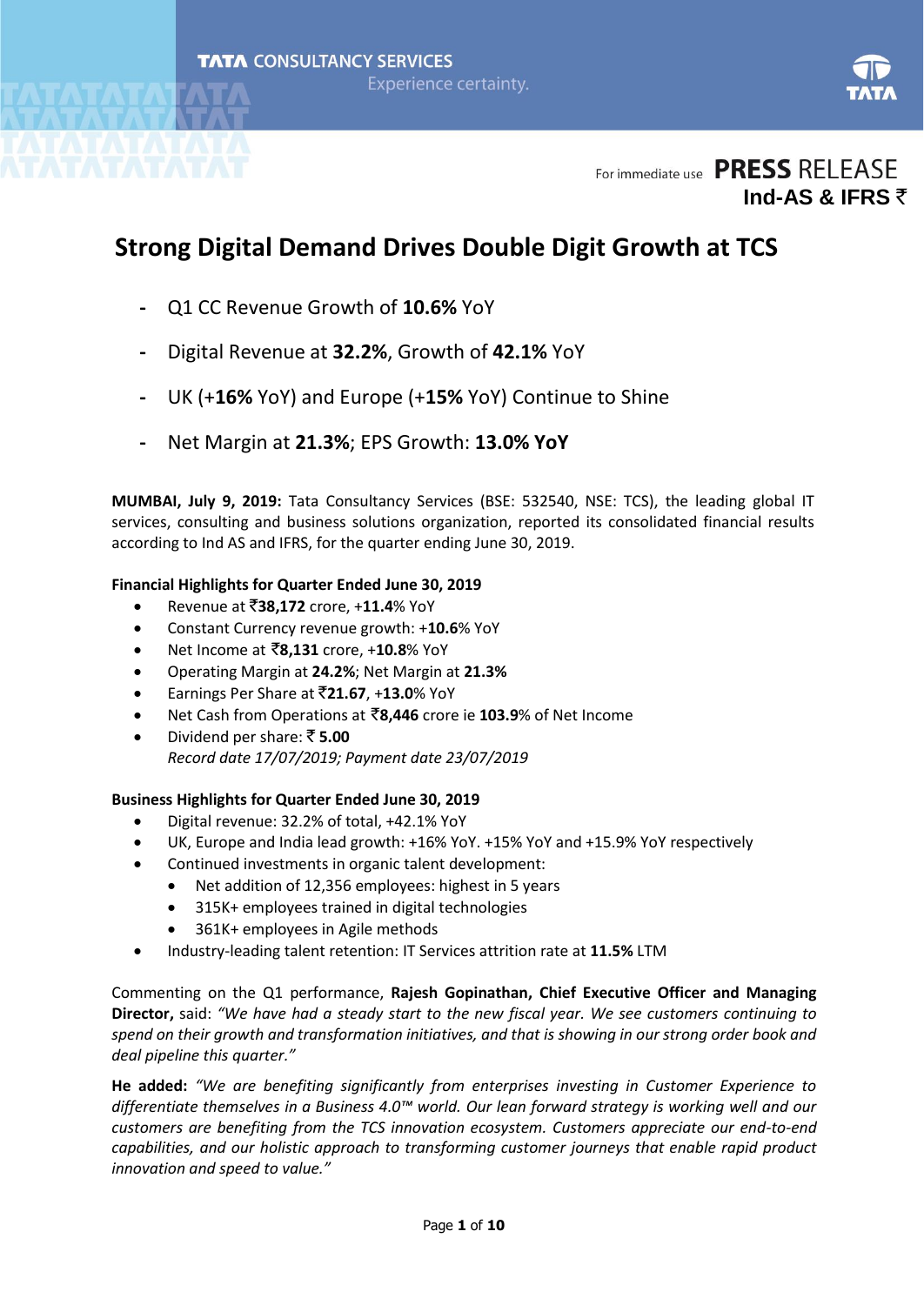

**N Ganapathy Subramaniam, Chief Operating Officer & Executive Director, said:** *"We continue to execute well and delivered some significant transformation programs to our customers during the quarter. Our platforms for the financial industry are doing well. I'm particularly pleased that our TCS BaNCS Global Securities Processing platform is the choice of two large global financial institutions during the quarter."*

**He added**: *"Our diversified industry presence, comprehensive digital offerings, and agile way of working, coupled with our Business 4.0 framework, enable us to stay relevant to our customers. We are confident of the future as we embrace deeply the Machine First™ philosophy in delivering experiential and modern solutions to our clients."* 

**V Ramakrishnan, Chief Financial Officer, said**: "*We continue to invest in deepening our capabilities to help our customers in their transformation journeys. Additionally, our margins this quarter fully reflect the annual increments that we effected across the board in April. Sustained rigor in operations helped deliver strong cash conversion and EPS expansion.*"

# Q1 Segment Highlights

**Industries:** Revenue growth was broad-based across verticals. Life Sciences & Healthcare led the pack, growing 18.1%. The other verticals – BFSI (+9.2%), Retail & CPG (+7.9%), Communications & Media (+8.4%), Technology & Services (+7.8%) and Manufacturing (+5.5%) – all showed industry-leading growth rates.

**Markets:** Growth was led by UK (+16%), India (+15.9%) and Europe (+15%). Other markets showed good momentum: North America (+7.7%), Asia Pacific (+9.5%), MEA (+6.4%) and Latin America (+6.4%).

#### **Services:**

- **Consulting & Services Integration:** Customer Experience and Enterprise Agility are emerging as the top C-level priorities and helped drive strong growth for TCS' CX transformation services and enterprise agility strategic consulting in Q1.
- **Digital Transformation Services:** Strong growth in IoT, cybersecurity, and consulting and services integration as customers look to transform to Business 4.0 enterprises. TCS' ability to address the strategic needs of all key stakeholders, and Location Independent Agile Methodology are serving as strong differentiators.
- **Cognitive Business Operations:** This area saw strong growth led by digital customer experience management, digital F&A, business cloud aligned solutions, and operations at the edge.

## Key Highlights

• Selected by one of the leading financial services groups in Finland, for a multi-year digital transformation and orchestration of its IT ecosystem, to improve quality of services, customer experience and overall security posture. TCS will integrate its Enterprise Cloud Platform, application operations & security services for improved business service availability, reliability, efficiency, increased productivity & predictability by leveraging TCS ignio™'s advanced machine learning & cognitive technologies.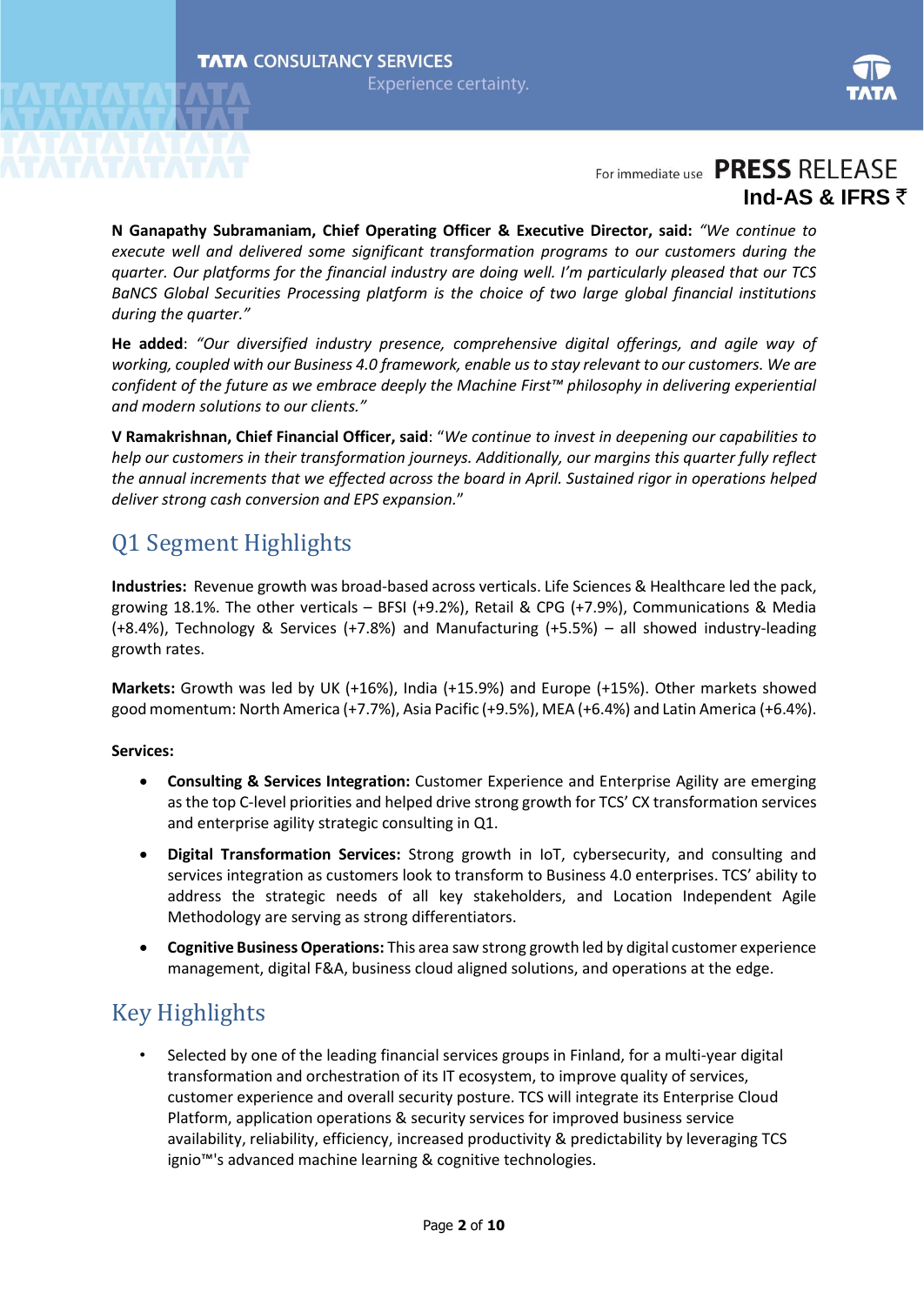

- Engaged by one of the largest car rental companies in the world, as the strategic partner for a multi-year engagement to provide infrastructure, application management and quality engineering transformation services.
- Selected by a large European bank, as a strategic partner for operating model transformation across application development, application management and infrastructure services leveraging agile methods and DevOps. TCS will modernize the IT portfolio to drive core banking monetization (Bank as a service), GDPR compliance, improve efficiency, reduce system complexity, improve product innovation, reduce time to market and provide connected & personalized experience to customers.
- Engaged by a large Swiss multinational healthcare company, as a strategic partner to provide global infrastructure management (including data centres) and platform services across the enterprise.
- Engaged by a leading financial institution, to leverage the ecosystem of partners to setup an API Management solution and an API marketplace using TCS Melting Pot solution, which will allow charging for services through an economy-based consumption and gamified subscription model. TCS is also collaborating to develop and implement a Digital Playbook, a roadmap for a Unified Experience platform by leveraging Design Thinking.
- Engaged by, a major US airline, as a strategic partner for a multi-year engagement to provide application management and quality assurance services.
- Selected by an American entertainment company, for a multi-year partnership to provide digital transformation covering Analytics, Finance, Technology modernization, Agile & DevOps, and application management services.
- Engaged by one of the major Australian telecommunications companies, to transform the customer experience, deliver greater efficiency and improve Net Promoter Score using a TCSbuilt Digital Twin supported by Cognitive and AI-enabled automation interventions powered by TCS Machine First Delivery Model (MFDM™).
- Selected by a grocery retailer in Denmark, as the partner for the modernization of its legacy applications & workload management services leveraging TCS MFDM™ and TCS ignio™ to automate processes, deploy industry best practices, improve governance, and drive innovation.
- Selected by a US healthcare provider, as the partner for transforming its infrastructure operations by leveraging cognitive automation with the TCS MFDM™ and TCS ignio™ to automate operations, improve efficiency, and drive continuous service improvement.
- Selected by one of the major US based commercial insurers, to modernize their Contact Center platform with additional voice & non-voice channels and extended self-service capabilities by leveraging cloud, conversational AI and integration technologies to provide better experience and engagement for their end customers and users.
- Chosen by an European airline, as the strategic partner to deliver a transformed Digital-First customer experience through a new Enterprise Distributed Agile Model leveraging TCS MFDM™ and TCS ignio™, in addition to providing application management & support services.
- Selected by a large airline group in South America, to transform customer experience on its omni-channel digital commerce platforms with TCS Interactive design, implementation & maintenance services
- Chosen by a US-based financial services firm for authorized dealers and franchisees, to transform customer experience by modernizing their digital marketing platform with a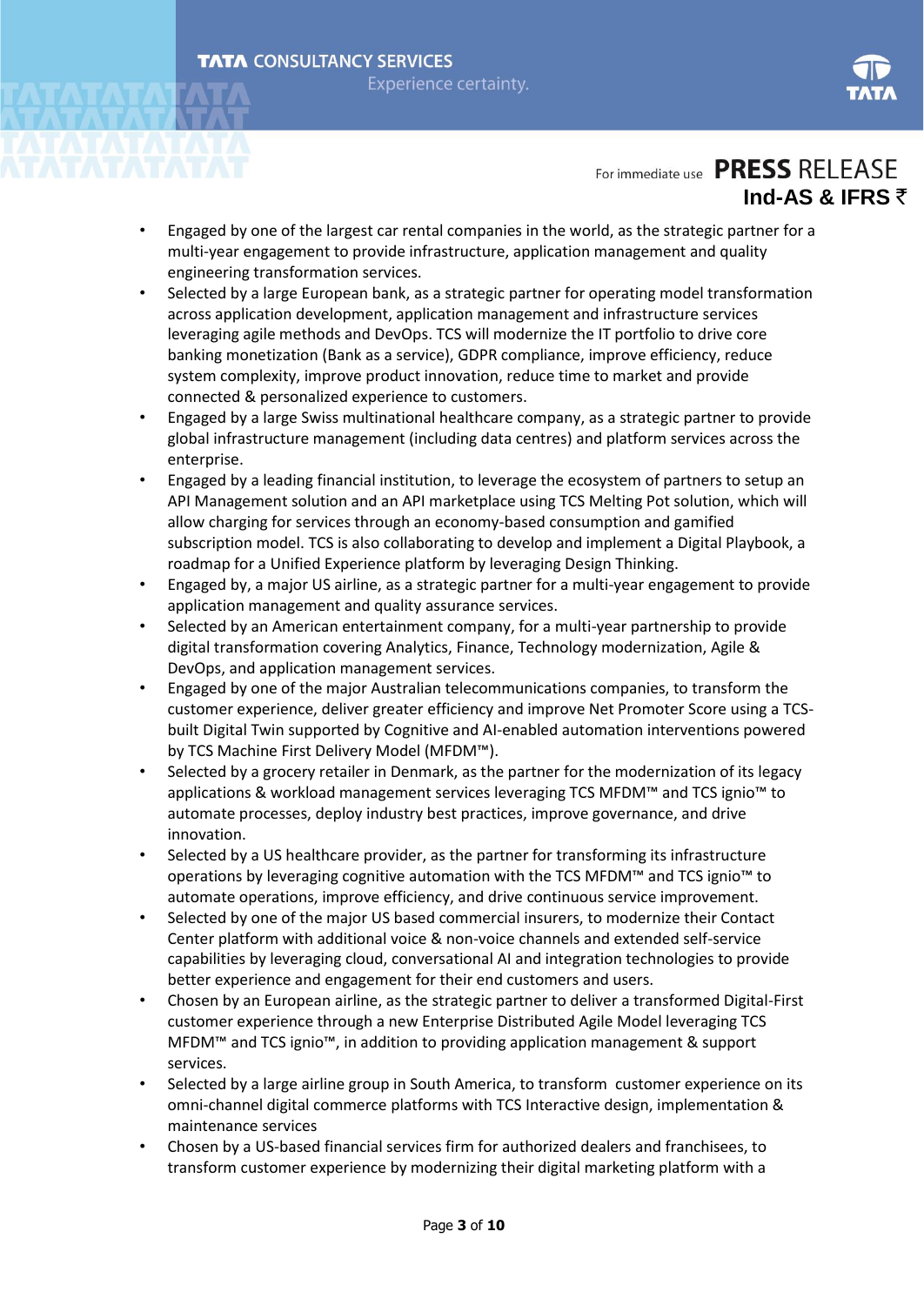

leading customer experience management (CXM) solution for scalable, industry-best and cross-channel marketing, advertising, analytics and commerce capabilities.

- Engaged by a US airline, as their strategic partner to help realise their Digital 2020 vision for transforming the customer experience. TCS will leverage a design-integrated agile engineering model to transform crew and employee channels to enable them to deliver an outstanding traveler experience.
- Selected by a leading medical devices company, to develop a Hyperledger Fabric blockchain solution to track products for sterilization from manufacturing through distribution for efficient process automation and improved movement visibility across stakeholders.
- Selected by a large American infrastructure and services provider, as a strategic partner to provide Technology Consulting and Digital Transformation services to deliver business insights by modernizing the Data & Analytics platforms.
- Selected by a leading US financial institution, for data lake platform modernization engagement leveraging leading enterprise cloud platforms with multiple solution accelerators to achieve effective campaign management, better management of credit risk, increased cross-sell and business growth, and improve the customer centricity, service and

*"The successful deployment of TCS BaNCS for our commercial lending business marks the next phase of our digital transformation strategy. With TCS BaNCS, we have been able to retire multiple core legacy systems and provide a unified, customer-centric view of information and transactions across our affiliate banks, while also retaining their individual branding...We will now be better positioned to evolve with our customers' needs in the future and launch new products and services. The centralization of our operations on TCS BaNCS is helping us enhance customer and employee experience and leverage data for insightful analytics and intelligent decisionmaking."*

> *Scott McLean President and COO, Zions Bancorporation*

engagement.

• Selected by a leading UK-based insurance company, to transform their marketing campaign management by leveraging TCS contextual, technological and digital marketing capabilities for enabling faster time to market. TCS will also help the bank to stay ahead of the curve and drive business insights at scale by accelerating its data modernization journey by transforming to a modern architecture on the cloud.

• Selected by a leading American multinational confectionery, food, and beverage company, to improve the security infrastructure across its plants. TCS will standardize the current security landscape and provide IoT-based remediation services to minimize vulnerabilities and reduce plant down time.

Selected by a leading American chemical conglomerate, for improving their plant safety by leveraging IoT-based TCS Digifleet solution that enables real-time tracking of vehicle movement and safety compliance within their

facilities.

• Chosen by a leading Industrial Air Filtration (IAF) company, as its strategic partner of choice to design, build and deploy their IoT Platform-based Connected Solutions program for Condition Monitoring, Predictive Maintenance and Automated Service Ordering & Predictive Analytics to facilitate better services to their end customers based on real-time data & business insights, and improve their product capabilities and designs.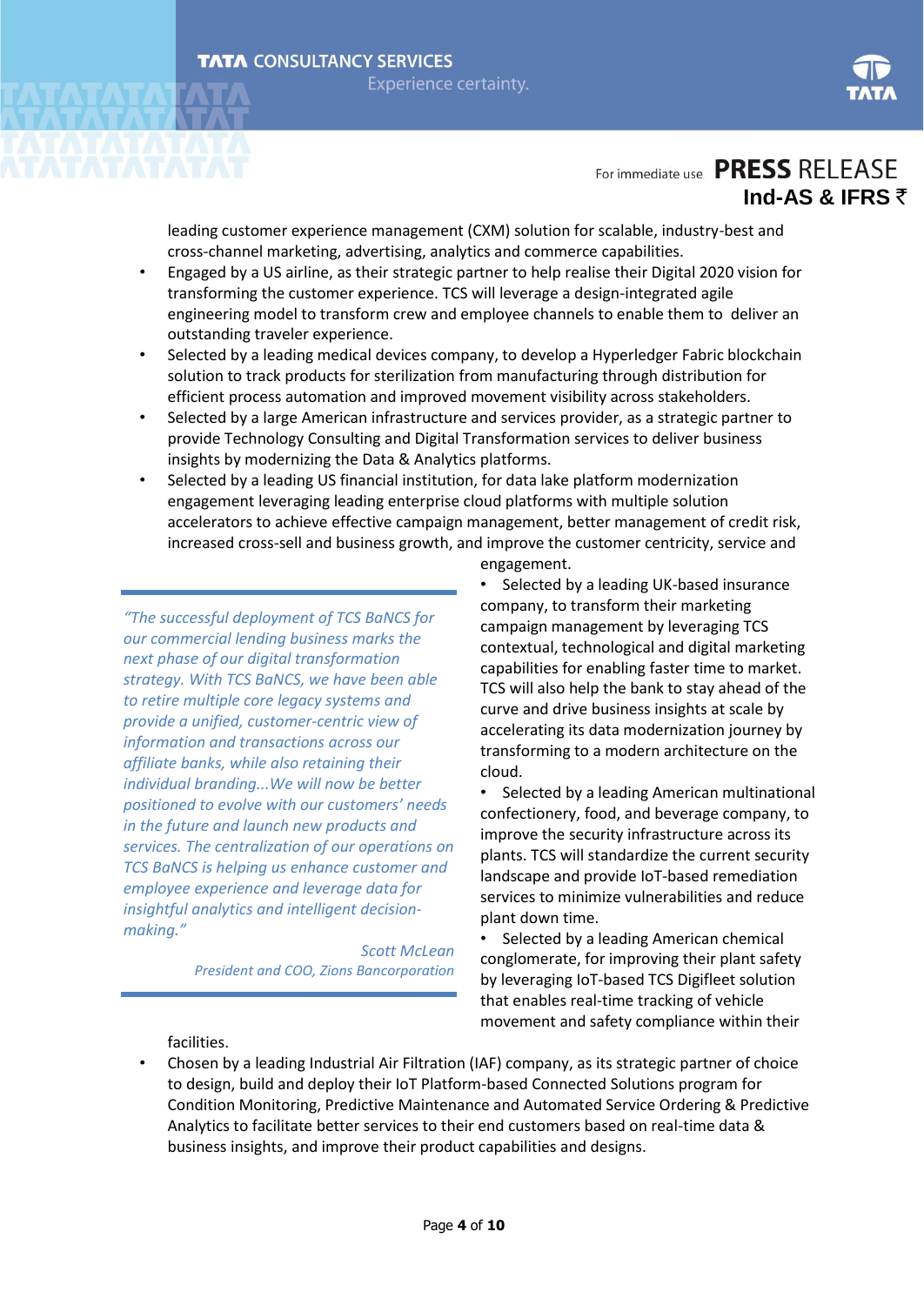

- Selected by a US-based chain of beauty stores, to implement state of the art processes by leveraging a leading ERP platform, driven by the management's imperative of international expansion and omni channel strategy. The new best-in-class international operations platform, to be deployed using TCS agile methodologies & frameworks, will help centralize and manage their global financial and retail processes to achieve growth ambitions, increase visibility, drive faster time to market and reduce cost to serve.
- Selected by a global semiconductor manufacturer, for a strategic initiative to prioritize marquee customers with better supply chain metrics. TCS will create an independent digital supply chain platform leveraging a leading enterprise solution interfacing with public cloud platforms.

*"Nielsen and TCS are entering into a new phase of transformative collaboration where Machine First Delivery is our mutual future."*

> *David Kenny CEO, Nielsen*

• Engaged by a global US based healthcare company, for a global digital transformation program for process standardization and simplification leveraging a leading ERP and TCS pre-configured solutions, to improve the organization's ability to respond quickly to market opportunities, while enhancing efficiency and reducing operational complexity.

• Engaged by a US-based manufacturer of industrial test, measurement and diagnostic equipment, as the partner for its finance &

enterprise performance management program, by modernizing its business processes and leveraging a leading Cloud ERP platform to provide enhanced business insights & analytics driven decision making, and support its business acquisition strategy, seamless financial consolidation and reconciliation.

- Engaged by one of the world's largest auto makers, as the partner for modernizing their CRM portfolio in Latin America for enabling superior customer experience & feature rich services, leveraging a leading enterprise service cloud and agile methodology.
- TCS Enterprise Cloud Platform was selected by a leading Central Data Services Provider (CDSP) for the gas industry in the UK, as the strategic platform to transform their IT landscape using cloud technologies.
- Selected by a leading global financial services and communications firm, for enterprise wide application modernization of its core & boundary systems by leveraging a leading cloud platform and a

*"Becoming a truly digital-first airline is a key part of our long-term strategy… Our new strategic partnership with TCS will help us to realize the potential of technologies such as cloud, AI and automation, which are key pillars on which our future growth will be based. TCS' cognitive automation software, ignio™ and Machine First™ Delivery Model will improve customer service, reduce response times for customer queries, and deliver new insights for business decision-making, while providing enhanced levels of stability and security." Mattias Forsberg* 

*CIO, SAS*

microservices based architecture for enabling future business expansion.

• Selected by one of the largest travel agencies in the Middle East, to implement Identity and Governance management leveraging industry-leading tools for enhanced control on auditing,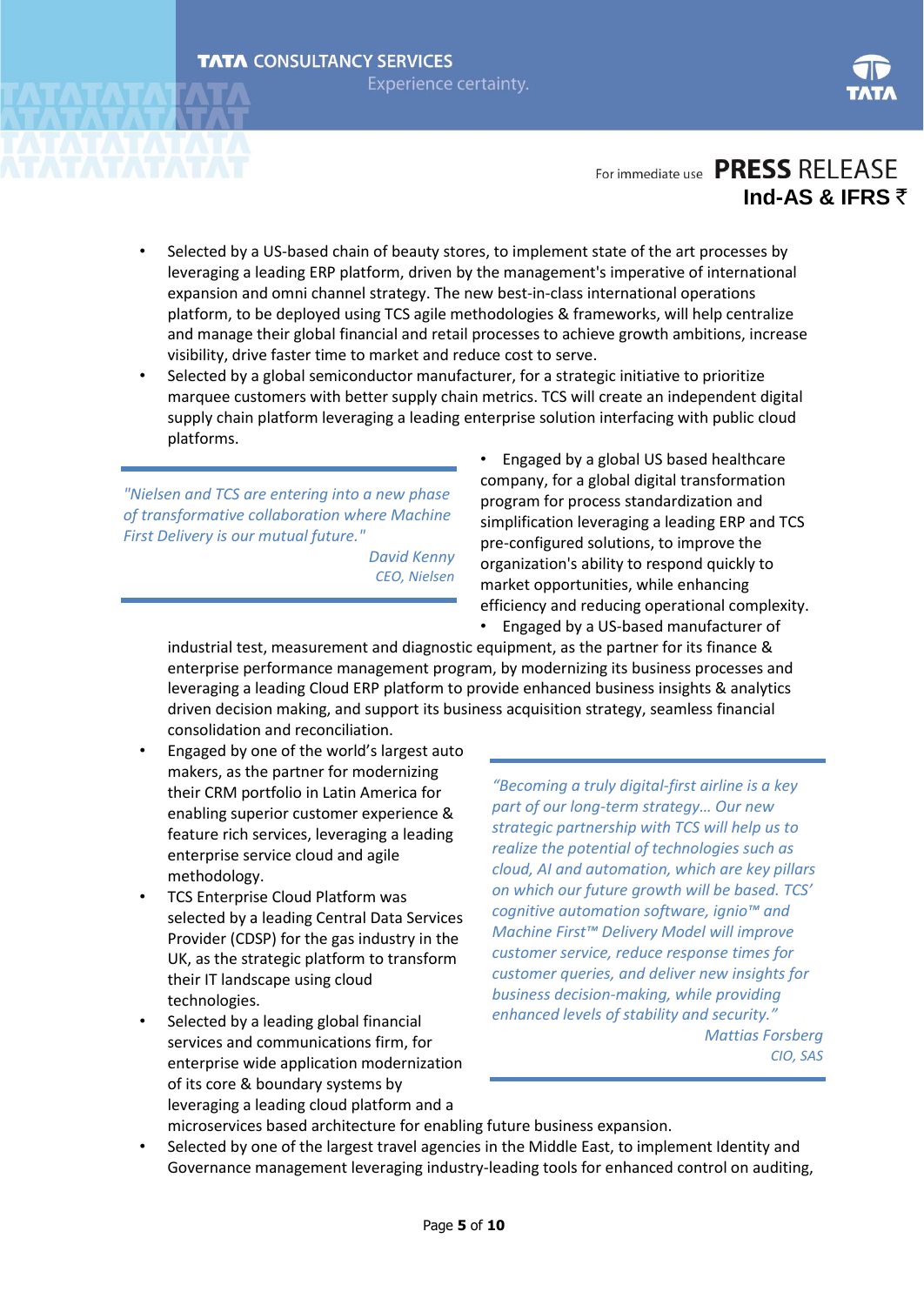

compliance and segregation of duties, reduced efforts on user administration tasks, centralized view of users and access rights, enhanced control on privileged users, and reduced identity related security risks.

- Engaged by a leading American multinational investment bank and financial services company, for infrastructure security modernization and security operations in a managed security services model for reduced risk, greater efficiency and compliance to global information security program policy. TCS has also been engaged for their Enterprise-wide Agile transformation program where TCS will automate application deployment through DevOps, to address the need for faster time to business value and train key project personnel.
- Chosen by a Canadian multinational banking and financial services corporation, to provide end-to-end Quality Engineering services leveraging TCS CX Assurance & SmartQE platforms for its Channels Business with the objective of reducing time to market, increasing test quality and improving efficiency.

## Research and Innovation

As on June 30, 2019, the company has applied for **4,682** patents, including **86** applied during the quarter and has been granted **1,022** patents.

### Human Resources

Strong hiring in Q1 resulted in a net addition of **12,356** employees, the highest in the last five years. The company has issued joining letters to over **30,000** fresh graduates. Forty percent of them have been onboarded in Q1 and the rest are expected to join by Q2.

Consolidated headcount stood at **436,641** as of June 30, 2019. With continuing initiatives to attract the best local talent across major markets, the workforce is becoming more diverse. The percentage of women in the workforce rose further to **36.1%**, while the total number of nationalities represented grew to **149**.

TCS continues to invest heavily in organic talent development. At the end of Q1, over **315,000** employees had been trained on multiple new technologies, and over **361,000** had been trained on Agile methods.

The company continues to be the industry benchmark in talent retention, with the IT Services attrition rate (LTM) at **11.5%.**

*"The vibrant, enriching workplace and best-in-class retention rates at TCS are a key competitive differentiator. Customers value the lower attrition because it results in greater stability and fewer disruptions in our service delivery. Moreover, TCS account teams are better placed to retain the contextual knowledge gained over time, and use that to build differentiated solutions tailored to each customer's unique requirements,"* said **Milind Lakkad**, Global Head, Human Resources.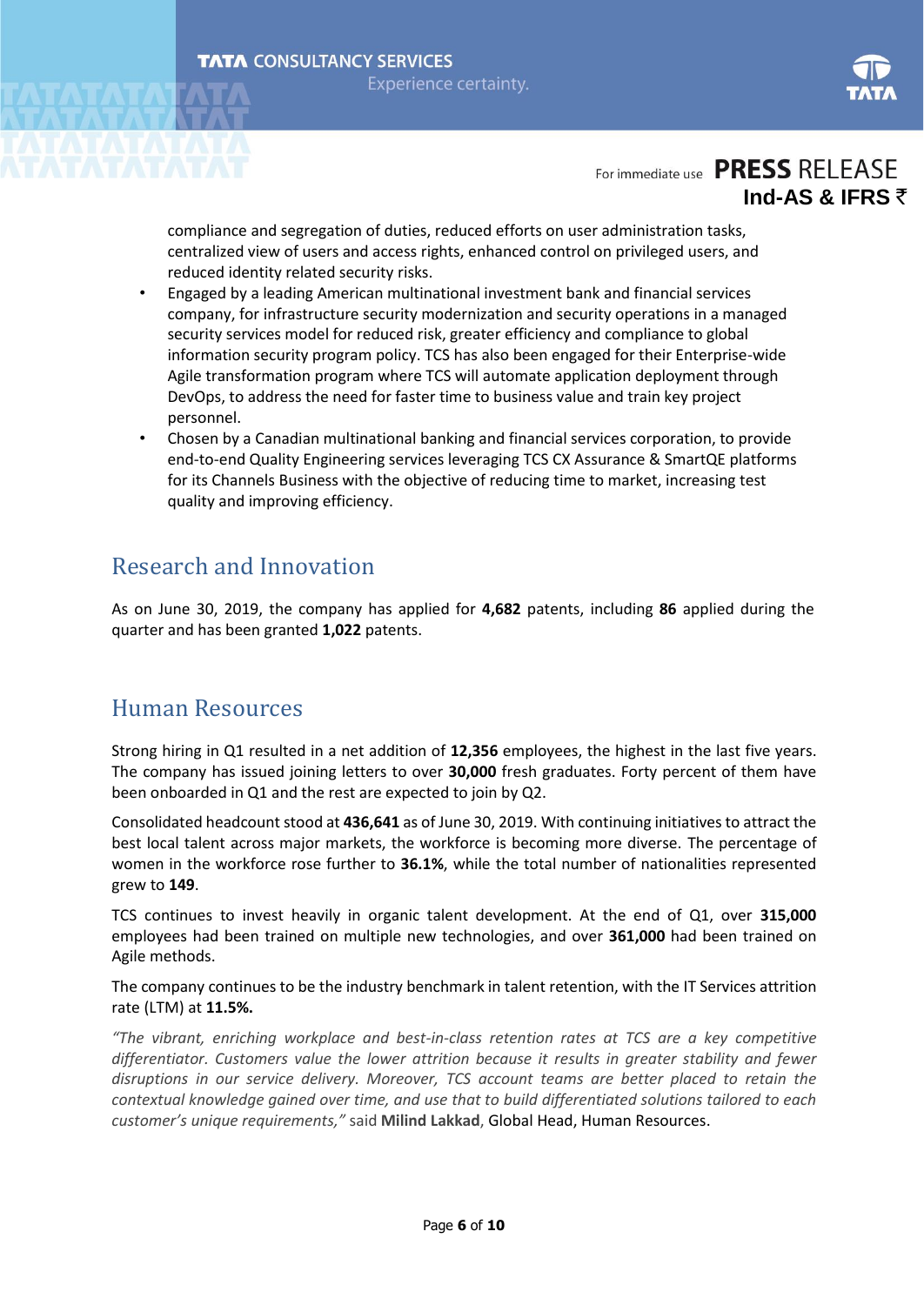



## Awards and Recognition

#### **Business Leadership:**

- The TCS' BaNCS Network Solution powered by Quartz Blockchain that lays the foundation for an innovative pan-African financial ecosystem for cross-border information exchange and transaction settlement – was named the **Best Blockchain Breakthrough of the Year** at the 2019 FTF News Technology Innovation Awards
- Won two awards for Intellectual Property creation:
	- The **National Intellectual Property Award 2019** in the category 'Top Public Limited Company/ Private Limited Company for Patents & Commercialization in India', and
	- The World Intellectual Property Organization's (WIPO's) **IP Enterprise Trophy**
- Recognized as a **Business Superbrand** in the UK, fifth year in a row, for brand reputation, deep relationships with customers, thought leadership, and community Initiatives
- TCS' cognitive automation software, **ignio™,** received the **Artificial Intelligence Excellence Award**  in the **Self-Awareness category,** from the Business Intelligence Group
- Recognised in DiversityInc's **Top 50 Companies for Diversity in America** for its Investments and Efforts in Diversity and Inclusion, Leadership Accountability, Talent Programs, and Workplace Practices
- Named **America's Most Community-Minded Information Technology Company** for the second consecutive year, in the 2019 Civic 50 by Points of Light, the world's largest organization dedicated to volunteer service
- **Won 4 Stevies** at the 2019 American Business Awards®– 1 Gold Stevie each for **Corporate Social Responsibility Program of the Year** and **Fastest Growing Tech Company of the Year,** 1 Silver Stevie for **Mobile Marketing Campaign of the Year,** and 1 Bronze Stevie for **Human Resources Department of the Year**
- TCS New York City Marathon App won **the MediaPost Appy Award** in the 'Entertainment and Sports' category

#### **Partner:**

- Recognized by Adobe as the **Customer Success Partner of the Year** at Adobe's India Symposium 2019
- Recognized for **Excellence in Digital Transformation** in the 2019 Pega Partner Awards, for developing and delivering digital process automation (DPA) solutions for clients within the financial services industry.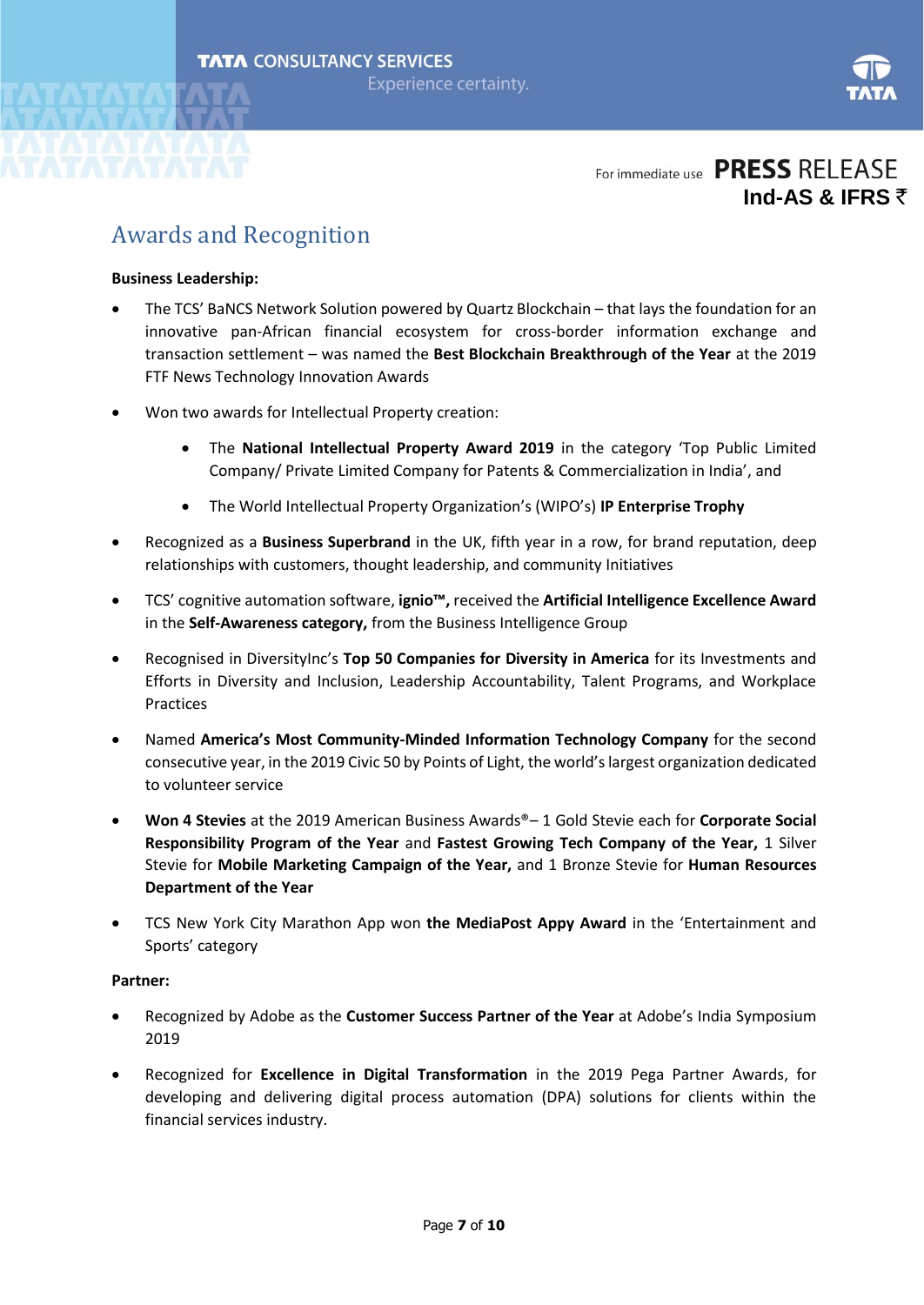

## **IFRS Financial Statements**

**Unaudited Condensed Consolidated Statements of Comprehensive Income For the three-month periods ended June 30, 2018, and June 30, 2019** (In millions of  $\bar{\tau}$ , except per share data)

|                                    | Three-month period | <b>Three-month period</b> |  |  |
|------------------------------------|--------------------|---------------------------|--|--|
|                                    | ended Jun 30, 2018 | ended Jun 30, 2019        |  |  |
| Revenue                            | 342,610            | 381,720                   |  |  |
| Cost of revenue                    | 200,830            | 227,210                   |  |  |
| <b>Gross margin</b>                | 141,780            | 154,510                   |  |  |
| SG & A expenses                    | 56,000             | 62,310                    |  |  |
| <b>Operating income</b>            | 85,780             | 92,200                    |  |  |
| Other income (expense), net        | 12,080             | 14,180                    |  |  |
| Income before income taxes         | 97,860             | 106,380                   |  |  |
| Income taxes                       | 24,240             | 24,850                    |  |  |
| Income after income taxes          | 73,620             | 81,530                    |  |  |
| Minority interest                  | 220                | 220                       |  |  |
| Net income                         | 73,400             | 81,310                    |  |  |
| Earnings per share in $\bar{\tau}$ | 19.17              | 21.67                     |  |  |

#### **Unaudited Condensed Consolidated Statements of Financial Position As of March 31, 2019, and June 30, 2019** (In millions of  $\bar{x}$ )

|                                | As of March 31, 2019 | As of June 30, 2019 |  |  |
|--------------------------------|----------------------|---------------------|--|--|
| <b>ASSETS</b>                  |                      |                     |  |  |
| Property and equipment         | 116,500              | 114,780             |  |  |
| Right-of-use Assets            |                      | 62,900              |  |  |
| Intangible assets and Goodwill | 40,130               | 40,650              |  |  |
| <b>Accounts Receivable</b>     | 274,410              | 281,290             |  |  |
| <b>Unbilled Revenues</b>       | 89,760               | 98,930              |  |  |
| Investments                    | 293,300              | 306,350             |  |  |
| Cash and Cash equivalents      | 72,240               | 56,660              |  |  |
| Other current assets           | 200,750              | 193,830             |  |  |
| Other non-current assets       | 83,440               | 86,860              |  |  |
| <b>Total Assets</b>            | 1,170,530            | 1,242,250           |  |  |
|                                |                      |                     |  |  |
| Shareholders' Funds            | 915,560              | 914,330             |  |  |
| Long term borrowings           | 440                  |                     |  |  |
| Short term borrowings          | 180                  |                     |  |  |
| Other current liabilities      | 220,660              | 244,030             |  |  |
| Other non-current liabilities  | 29,160               | 78,850              |  |  |
| Minority Interest              | 4,530                | 5,040               |  |  |
| <b>Total Liabilities</b>       | 1,170,530            | 1,242,250           |  |  |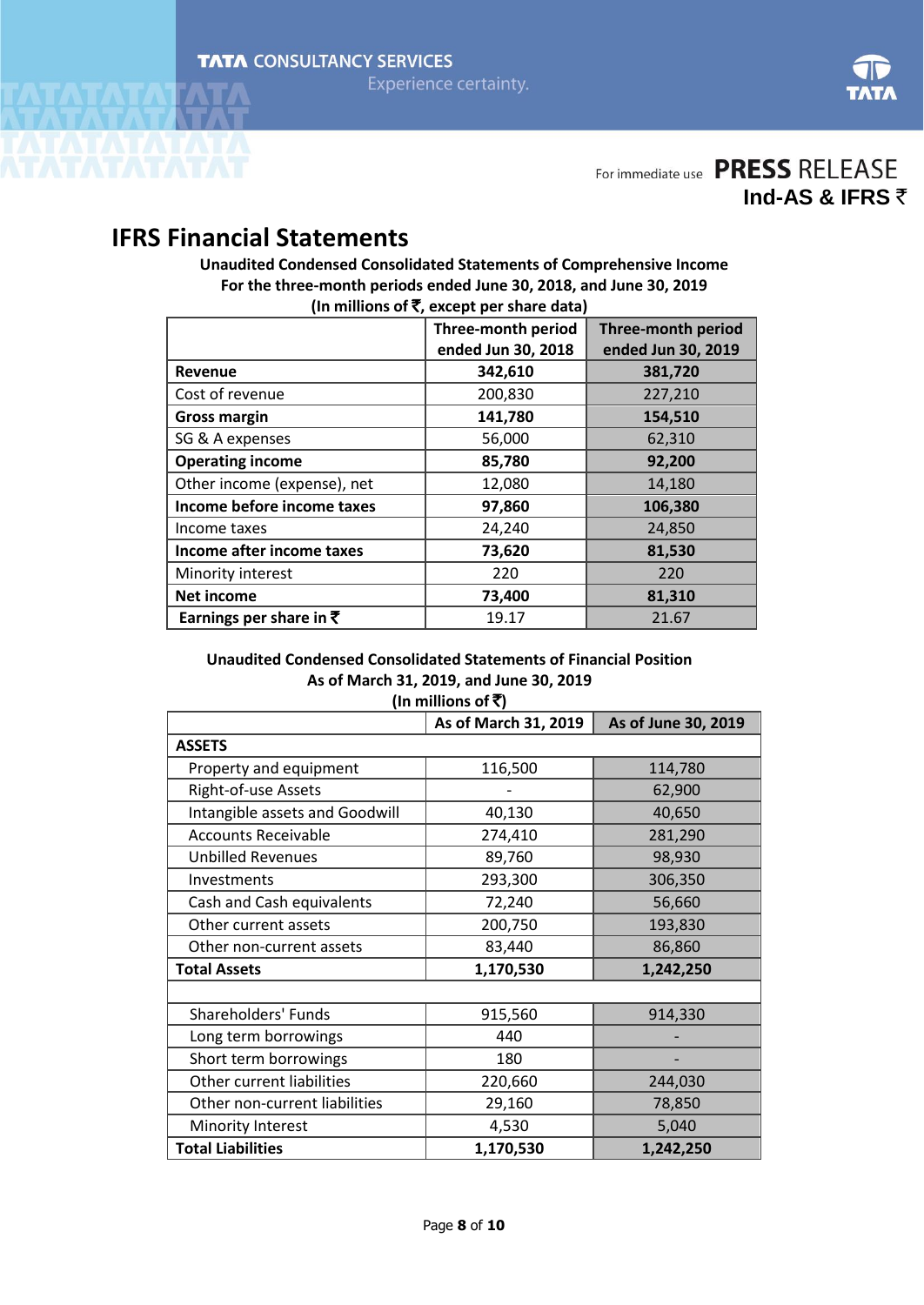

For immediate use PRESS RELEASE

**Ind-AS & IFRS** `

## **Ind AS Financial Statements**

**Consolidated Statement of Profit and Loss For the Quarter ended June 30, 2018 and June 30, 2019 (In crores of** `**, except per share data)**

| $(11.4)$ at all as a $(1)$ and apply part strategy and $(2)$ |                                |                                       |
|--------------------------------------------------------------|--------------------------------|---------------------------------------|
|                                                              | Quarter ended<br>June 30, 2018 | <b>Quarter ended</b><br>June 30, 2019 |
| Revenue                                                      | 34,261                         | 38,172                                |
| <b>Expenditure</b>                                           |                                |                                       |
| a) Employee Costs                                            | 18,548                         | 20,809                                |
| b) Cost of equipment and software licences                   | 613                            | 511                                   |
| c) Other Operating expenses                                  | 6,029                          | 6,815                                 |
| d) Depreciation                                              | 493                            | 817                                   |
| <b>Total Expenditure</b>                                     | 25,683                         | 28,952                                |
| <b>Profit Before Taxes &amp; Other Income</b>                | 8,578                          | 9,220                                 |
| Other income (expense), net                                  | 1,208                          | 1,418                                 |
| <b>Profit Before Taxes</b>                                   | 9,786                          | 10,638                                |
| <b>Provision for Taxes</b>                                   | 2,424                          | 2,485                                 |
| <b>Profit After Taxes &amp; Before Minority Interest</b>     | 7,362                          | 8,153                                 |
| <b>Minority Interest</b>                                     | 22                             | 22                                    |
| <b>Net Profit</b>                                            | 7,340                          | 8,131                                 |
| Earnings per share in $\bar{\tau}$                           | 19.17                          | 21.67                                 |

**Consolidated Balance Sheet As at March 31, 2019 and June 30, 2019**  $\lim_{x \to 0} \frac{1}{2}$ 

| ווו טופאטו                                |                      |                     |
|-------------------------------------------|----------------------|---------------------|
|                                           | As of March 31, 2019 | As of June 30, 2019 |
| <b>ASSETS</b>                             |                      |                     |
| Property, plant and equipment             | 11,553               | 11,648              |
| Right-of-use assets                       |                      | 6,290               |
| Investments                               | 29,330               | 30,635              |
| Deferred tax assets (net)                 | 2,656                | 3,110               |
| Goodwill (on consolidation)               | 1,700                | 1,709               |
| Cash and Bank Balance                     | 12,848               | 12,212              |
| Current Assets, Loans and Advances        | 50,192               | 50,210              |
| Non-current assets, Loans and advances    | 6,664                | 6,303               |
| <b>Total Assets</b>                       | 114,943              | 122,117             |
|                                           |                      |                     |
| Shareholders' Funds                       | 89,446               | 89,325              |
| Minority Interest                         | 453                  | 504                 |
| Short term and long-term borrowings       | 44                   | 6,846               |
| Deferred Tax Liabilities (net)            | 1,042                | 886                 |
| <b>Current Liabilities and Provisions</b> | 22,084               | 23,325              |
| Non-current liabilities and provisions    | 1,874                | 1,231               |
| <b>Total Liabilities</b>                  | 114,943              | 122,117             |